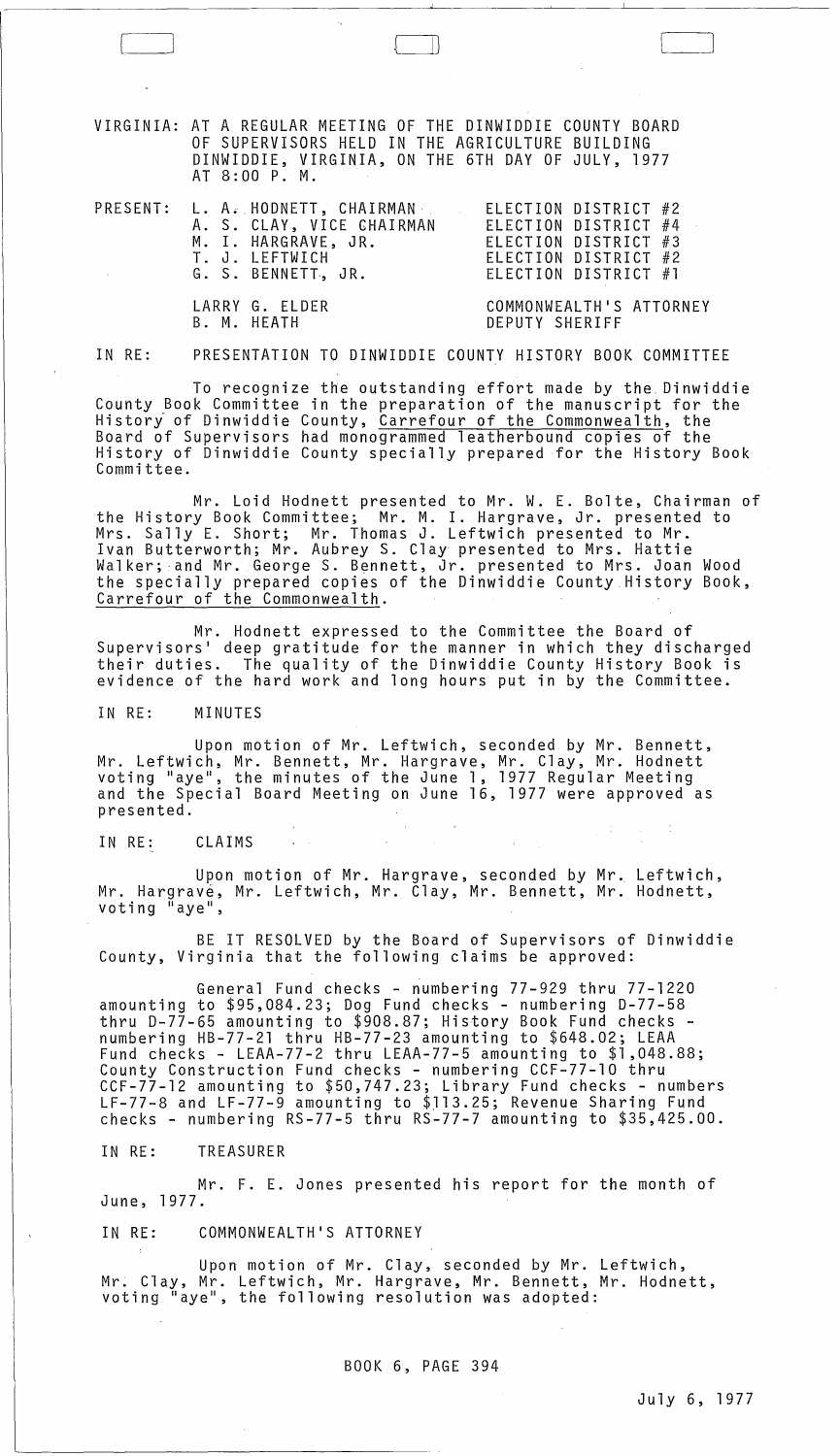WHEREAS, Mr. John F. Cowley has resigned as Assistant Commonwealth's Attorney; and

WHEREAS, the Commonwealth·s Attorney, Mr. Larry G. Elder has recommended that Mr. J. Michael Estes fill the position of Assistant Commonwealth's Attorney.

NOW THEREFORE BE IT RESOLVED by the Board of Supervisors of Dinwiddie County, Virginia that Mr. J. Michael Estes is hereby designated as Assistant Commonwealth·s Attorney; and

BE IT FURTHER RESOLVED by the Board of Supervisors of Dinwiddie County, Virginia that a copy of this resolution be forwarded to the Compensation Board.

IN RE: SHERIFF

Deputy Sheriff, Bennie Heath represented Charles Lee Mitchell before the Board. Mr. Heath stated that the Deputy Sheriff·s salaries were very low and he and the Sheriff would greatly appreciate the Board increasing its payment of Blue Cross and Blue Shield for County employees from one-half of the employees' share to all of the employees' share. Mr. Heath indicated that Mr. Hargrave had told two deputies, Mr. Harvell and Mr. Lewis, that the Board would pay all of the employees· share of Blue Cross and Blue Shield beginning this fiscal year. Mr. Hargrave had indicated to the Board previously and indicated to Mr. Heath at this time that he had made no such statement.

It was the opinion of Mr. Bennett that the Board should only pay all of the Blue Cross and Blue Shield for the employees of the Sheriff·s Department and not pay for the rest of the County employees. The rest of the Supervisors expressed the desire to pay the Blue Cross and Blue Shield for all the County employees if they paid the Blue Cross and Blue Shied for the members of the Sheriff·s Department.

Upon motion of Mr. Hargrave, seconded by Mr. Leftwich, Mr. Hargrave, Mr Leftwich, Mr. Clay, Mr. Hodnett, voting "aye",<br>Mr. Bennett, voting "nay", the following resolution was adopted:

BE IT RESOLVED by the Board of Supervisors of Dinwiddie County Virginia that beginning with July 1977 payroll, the County will assume the entire cost of Blue Cross and Blue Shield for all County<br>employees;

AND BE IT FURTHER RESOLVED by the Board of Supervisors of Dinwiddie County, Virginia that this assumption of cost by the Board of Supervisors applies to present employees and employees that choose to join the County·s Blue Cross and Blue Shield program in the future.

IN RE: BUILDING INSPECTOR

Mr. James L. Blaha presented his report for the month of June, 1977. In addition he presented a recap of building permits issued during the fiscal year 1976-77.

IN RE: DOG WARDEN

Mr. G. T. Hughes presented his report for the month of June, 1977.

IN RE: AMENDMENT TO CHAPTER 15.1-491 OF THE STATE CODE - CONTRACT ZONING

Upon motion of Mr. Hargrave, seconded by Mr. Bennett, Mr. Hargrave, Mr. Bennett, Mr. Clay, Mr. Leftwich, Mr. Hodnett, voting "aye", the following resolution was adopted:

WHEREAS, the Dinwiddie County Board of Supervisors and Planning Commission are continually involved in zoning and rezoning matters affecting the publics· health, safety and welfare; and

 $\sim 10^{-11}$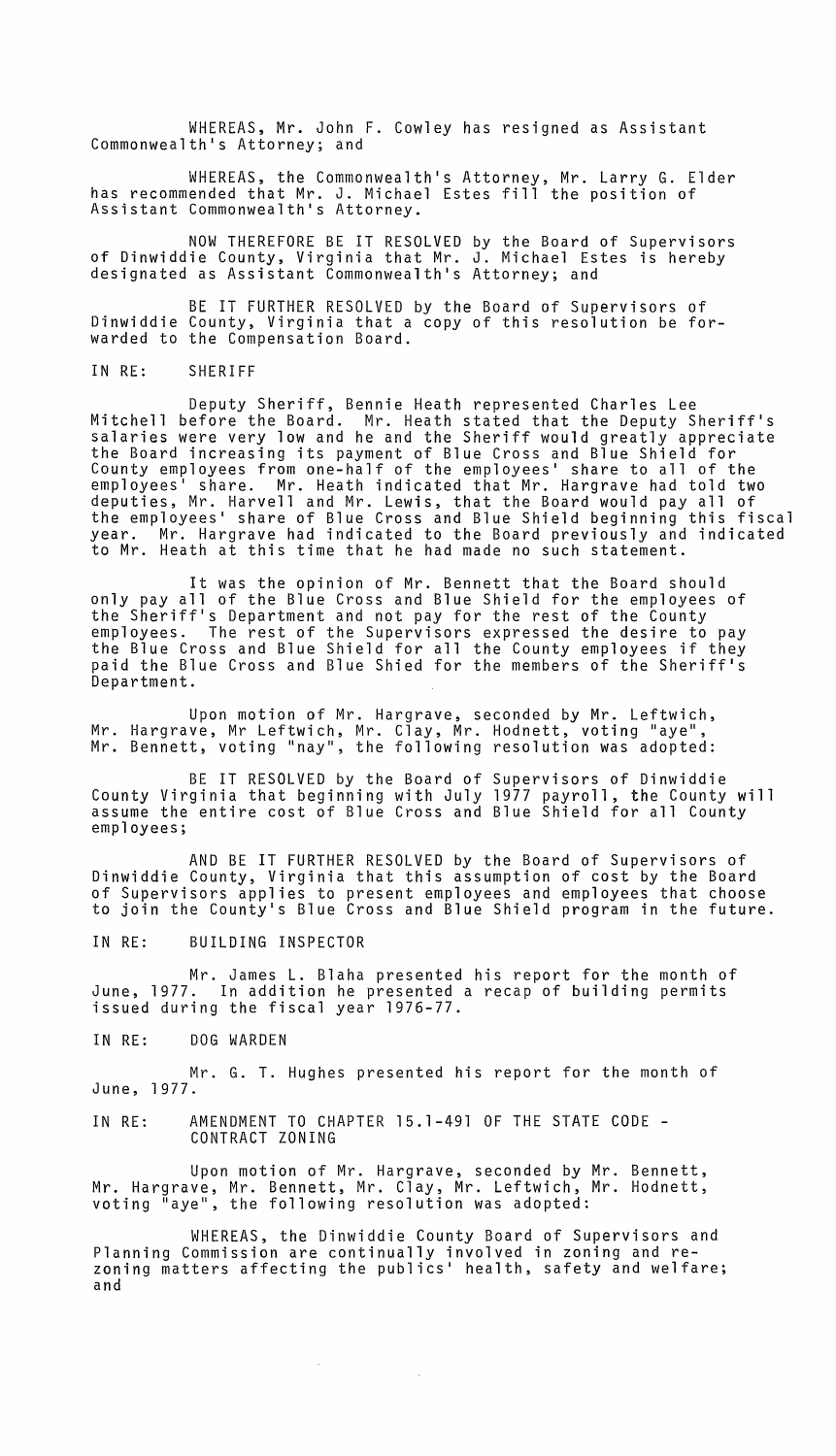WHEREAS, Chapter 15.1-491 of the State Code provides various means by which political subdivisions can deal with individual rezoning cases but, in the case of paragraph (a) certain political jurisdictions are permitted more flexibility than others; and

[

WHEREAS, Dinwiddie County believes that the particular sanction granted under paragraph (a), commonly referred to as "contract zoning" should be extended to all political jurisdictions having a duly adopted zoning ordinance.

NOW THEREFORE BE IT RESOLVED by the Board of Supervisors of Dinwiddie County, Virginia that the Board of Supervisors and Planning Commission recommend amending Chapter 15.l-49l(a) such that all political jurisdictions are given the opportunity to utilize the concept of "contract zoning" so that we may pursue in a more flexible manner the interests of the community, landowner and developer.

IN RE: ELIGIBLE COMMUNITY DEVELOPMENT BLOCK GRANT ACTIVITIES

Mr. W. C. Scheid, Director of Planning, presented to the Board a list of activities that would be eligible for a Community Development Block Grant. He asked the Board to be thinking about which activity they would request funding for in the coming fiscal year.

IN RE: DIRECTOR OF THE DEPARTMENT OF RECREATION

Mr. Bill Trinkle ,presented to the Board a recap of the expenditures made by his department during the fiscal year 1976-77. He urged the Board to give'serious consideration to erection of lights for the softball field and tennis courts at the new recreation area across from the High School.

IN RE: REZONING APPLICATION-P~77-6 - MRS. LELIA A. JONES

This being the time and place as advertised in the Progress-Index on Wednesday, June 22, 1977 and Wednesday, June 29, 1977 for the Board of Supervisors to conduct a public hearing on the rezoning application of-Mrs. Lelia A. Jones to change the district classification of Parcel 90B of Section 20 of the Dinwiddie County Zoning Map from "Business B-l" to "Residential R-l".

Mrs. Jones and Mr. J. D. Watkins appeared in behalf of<br>this rezoning request. No one appeared in opposition. Mrs. Jon No one appeared in opposition. Mrs. Jones stated that she wished the land to be rezoned back to residential classification so she could build a home.

Upon motion of Mr. Bennett, seconded Mr. Leftwich, Mr. Bennett, Mr. Leftwich, Mr. Clay, Mr. Hargrave, Mr. Hodnett, voting "aye",

BE IT ORDAINED by the Board of.Supervisors of Dinwiddie County, Virginia that the Dinwiddie County Code, as adopted April<br>1, 1970, and as heretofore amended, be further amended by changing the district classification of Parcel 90B, Section 20 of the Zoning Map from "Business B-l" to "Residential R-l" and in all other respects, said Zoning Ordinance is hereby reordained.

IN RE: REZONING APPLICATION P-77-7 - W. S. GOODWYN

 $\sim 10^{-1}$ 

This being the time and place as advertised in the Progress-Index on Wednesday, June 22, 1977 and Wednesday, June 29, 1977 for the Dinwiddie County Board of Supervisors to conduct a public hearing on the rezoning application P-77-7 of Mr. W. S. Goodwyn to change the district classification of Parcel 41 of Section 93 of Dinwiddie County Zoning Map from "Agriculture A-2" to "Business B-2".

Mr. Goodwyn appeared in behalf of his application. No one appeared in oposition. Mr. Goodwyn stated that the reason for this request was so that he might be permitted to erect a small Hot Dog and Hamburger stand.

BOOK 6, PAGE 395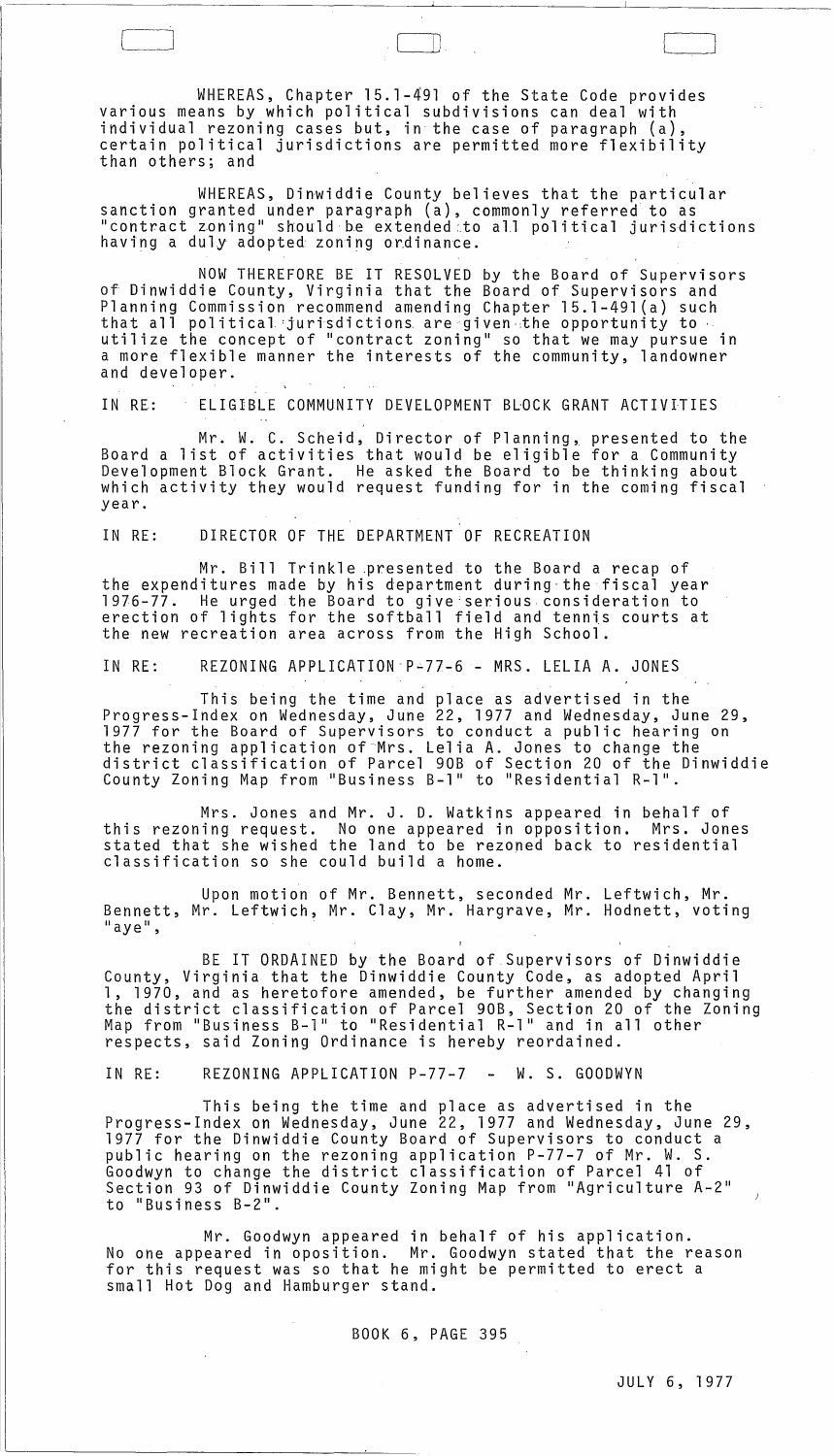Upon motion of Mr. Clay, seconded by Mr. Hargrave, Mr. Clay, Mr. Hargrave, Mr. Bennett, Mr. Leftwich, Mr. Hodnett, voting "aye",

BE IT ORDAINED by the Board of Supervisors of Dinwiddie County, Virginia that the Dinwiddie County Code, as adopted April<br>1, 1970, and as heretofore amended, be further amended by changing 1, 1970, and as heretofore amended, be further amended by changing<br>the district classification of Parcel No. 41, Section 93 of the Zoning Map from "Agriculture A-2" to "Business B-2" and in all other respects said Zoning Ordinance is hereby reordained.

INRE: ROBERT B. PAMPLIN DAY

Upon motion of Mr. Clay, seconded by Mr. Leftwich, Mr. Clay, Mr. Leftwich, Mr. Hargrave, Mr. Bennett, Mr. Hodnett, voting "aye", the following resolution was adopted:

WHEREAS, Mr. Robert B. Pamplin, a native of Dinwiddie County, truly a man of great accomplishments and a benefactor of education in the County, on June 1, 1977 establish an endowment fund to be known as the Evelyn Abrahams Scholarship Fund to pro-<br>vide scholarships for deserving graduates of Dinwiddie County High<br>School; and

WHEREAS, the Board of Supervisors on the 6th Day of July, 1977 is desirous of acknowledging this gift and further to express full awareness of and appreciation for his many contributions to the County.

NOW THEREFORE BE IT RESOLVED that the Board of Supervisors<br>of Dinwiddie County, Virginia hereby designate September 9, 1977 as Robert B. Pamplin Day in honor of his devotion to the County, the School System and the citizens of Dinwiddie; and

BE IT FURTHER RESOLVED by the Board of Supervisors of Dinwiddie County, Virginia that this Resolution be delivered to Mr. Robert B. Pamplin and a copy spread upon the minutes of this meeting.

IN RE: LEAA TRANSFER

 $\label{eq:2.1} \frac{1}{2\pi}\int_{\mathbb{R}^3}\frac{1}{\sqrt{2\pi}}\left(\frac{1}{\sqrt{2\pi}}\right)^2\frac{1}{\sqrt{2\pi}}\frac{1}{\sqrt{2\pi}}\frac{1}{\sqrt{2\pi}}\frac{1}{\sqrt{2\pi}}\frac{1}{\sqrt{2\pi}}\frac{1}{\sqrt{2\pi}}\frac{1}{\sqrt{2\pi}}\frac{1}{\sqrt{2\pi}}\frac{1}{\sqrt{2\pi}}\frac{1}{\sqrt{2\pi}}\frac{1}{\sqrt{2\pi}}\frac{1}{\sqrt{2\pi}}\frac{1}{\sqrt{2\pi}}\frac{1}{\$ 

Upon motion of Mr. Hargrave, seconded by Mr. Leftwich, Mr. Hargrave,'Mr. Leftwich, Mr. Bennett, Mr. Clay, Mr. Hodnett, voting "aye",

BE IT -RESOLVED by the Board of Supervisors of Dinwiddie County, Virginia that \$52.93 is hereby authorized to be transferred from the General Fund to the LEAA Fund as the County's portion of the LEAA Grant funding the Summer Intern of the Commonwealth's Attorney<br>Office.

IN RE: TREE IN FRONT OF NEW ADMINISTRATION BUILDING

Upon motion of Mr. Leftwich, seconded by Mr. Clay, Mr. Leftwich, Mr. Clay, Mr. Hargrave, Mr. Bennett, Mr. Hodnett, voting<br>"aye",

BE IT RESOLVED by the Board of Supervisors of Dinwiddie County, Virginia that the large oak tree in front of the new adminstration building be removed.

IN RE: TREE AT CORNER OF COURTHOUSE

Upon motion of Mr. Hargrave, seconded by Mr. Leftwich, Mr. Hargrave, Mr. Leftwich, Mr. Bennett, Mr. Clay, Mr. Hodnett, voting "aye",

BE IT RESOLVED by the Board of Supervisors of Dinwiddie County, Virginia that the County Administrator is hereby instructed to remove the'dead tree at the corner of the Courthouse, cost not to exceed \$500.00.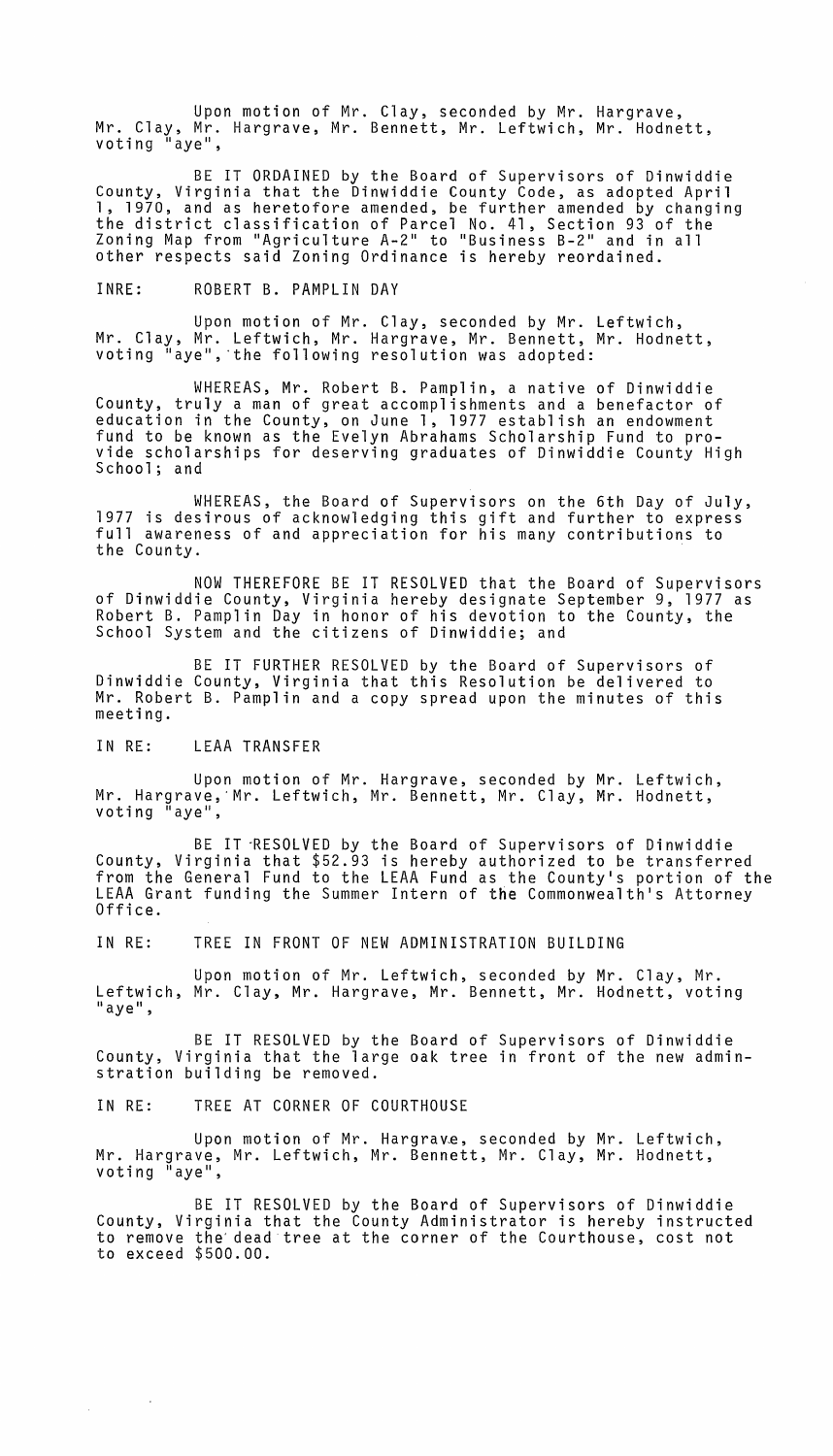## IN RE: APPLICATION FOR HIGHWAY SAFETY PROJECT GRANT -<br>SCHOOL BUS DRIVER TRAINING

Upon motion of Mr. Hargrave, seconded by Mr. Bennett, Mr. Hargrave, Mr. Bennett, Mr. Clay, Mr. Leftwich, Mr. Hodnett, voting "aye",

BE IT RESOLVED by the Board of Supervisors of Dinwiddie County, Virginia that the application for the Highway Safety Project Grant, Title School Bus Driver Training Section 406, is hereby<br>approved; and

 $\sqcup$ 

 $\Box$ 

BE IT FURTHER RESOLVED by the Board of Supervisors of Dinwiddie County, Virginia that the County Administrator is hereby directed to sign said application and forward same onto the Highway Safety Division.

IN RE: INQUIRY ABOUT STATE ROUTE 226 and U. S. 1 INTERSECTION

Mr. James Buster Williams requested the Board to erect a stop light at the Intersection 226 and U. S. Route 1. The Chairman replied that this intersection had been studied many times and was presently being studied by the Virginia Department of Highways and Transportation.

IN RE: ENTRANCE TO ADMINISTRATION COMPLEX BY FIRE DEPARTMENT

There was a brief discussion concerning the entrance to the administration complex by the Dinwiddie County Volunteer Fire Department Building. The Chairman appointed a committee of Loid A. Hodnett, Chairman, George S. Bennett, Jr., W. C. Knott, and Robert Mengel to study this matter and report back at the August 3, 1977 meeting.

IN RE: DROUGHT RELIEF FOR DINWIDDIE COUNTY'S FARMERS

Upon motion of Mr. Bennett, seconded by Mr. Clay, Mr. Bennett, Mr. Clay, Mr. Hargrave, Mr. Leftwich, Mr. Hodnett, voting "aye", the following resolution was adopted:

WHEREAS, the drought conditions in Dinwiddie County have severely affected the farmers; and

WHEREAS, total losses from drought conditions in Dinwiddie County are approaching the \$2,000,000 level; and

WHEREAS, it is incumbent upon the Board of Supervisors' to request the Governor to declare the County a drought disaster area.

NOW THEREFORE BE IT RESOLVED by the Board of Supervisors of Dinwiddie County, Virginia that the County Administrator is hereby instructed to file with the Governor of Virginia a request that the County of Dinwiddie be designated a drought disaster area.

IN RE: SPECIAL MEETING - JULY 18, 1977

 $\mathcal{L}(\mathcal{L}^{\text{max}}_{\text{max}})$ 

 $\sim 100$ 

 $\sim 4$   $\sim$ 

The Board agreed to meet in special session on July 18, 1977 at 6:30 P. M. at Wilmurt's Motel to consider among other things the awarding of the contract for the renovation of the Agriculture Building and to award the contract for the janitorial service for the County Buildings.

IN RE: EXECUTIVE SESSION

 $\sim$ 

Upon motion of Mr. Clay, seconded by Mr. Bennett, Mr. Clay, Mr. Bennett, Mr. Leftwich, Mr. Hargrave, Mr. Hodnett, voting "aye", the Board moved into Executive Session at 9:50 P. M. to discuss personnel matters. The Board returned to Open Session at 11 :00 P. M.

 $\sim$   $\sim$ 

 $\mathcal{F}(\mathcal{F})$  and  $\mathcal{F}(\mathcal{F})$  and  $\mathcal{F}(\mathcal{F})$  and  $\mathcal{F}(\mathcal{F})$ 

 $\mathcal{L}(\mathcal{A})$  and  $\mathcal{L}(\mathcal{A})$  and  $\mathcal{L}(\mathcal{A})$ 

 $\sim 10^{11}$ 

## BOOK 6, PAGE 396

 $\sim$   $\alpha$  $\mathcal{A}^{\mathcal{A}}$